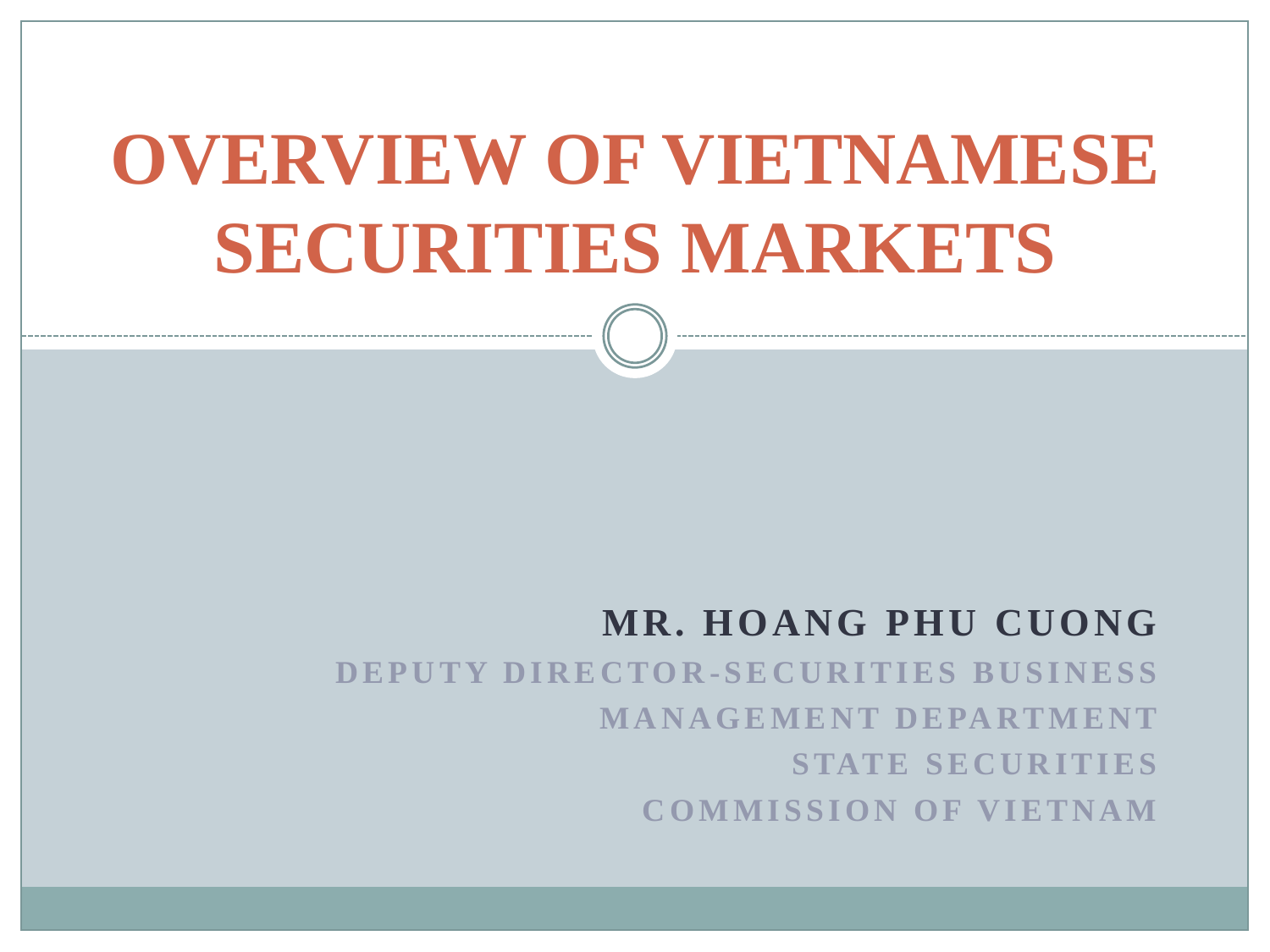## **CONTENTS**

- 1. Introduction of Vietnamese securities markets
- 2. Challenges and solutions
- 3. Notes on other issues an policy outlooks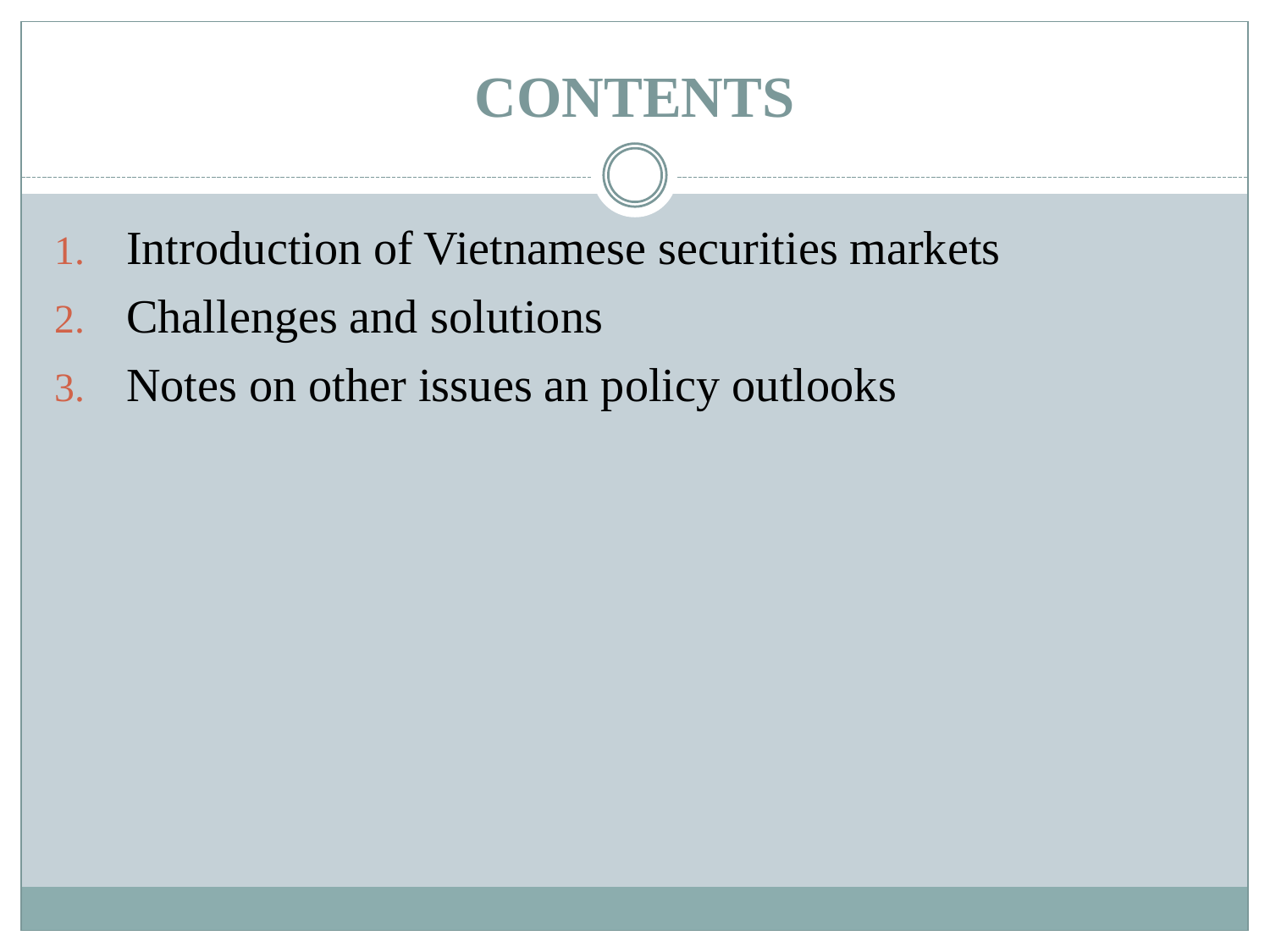# **SECTION I**

#### **INTRODUCTION OF VIETNAMESE SECURITIES MARKETS**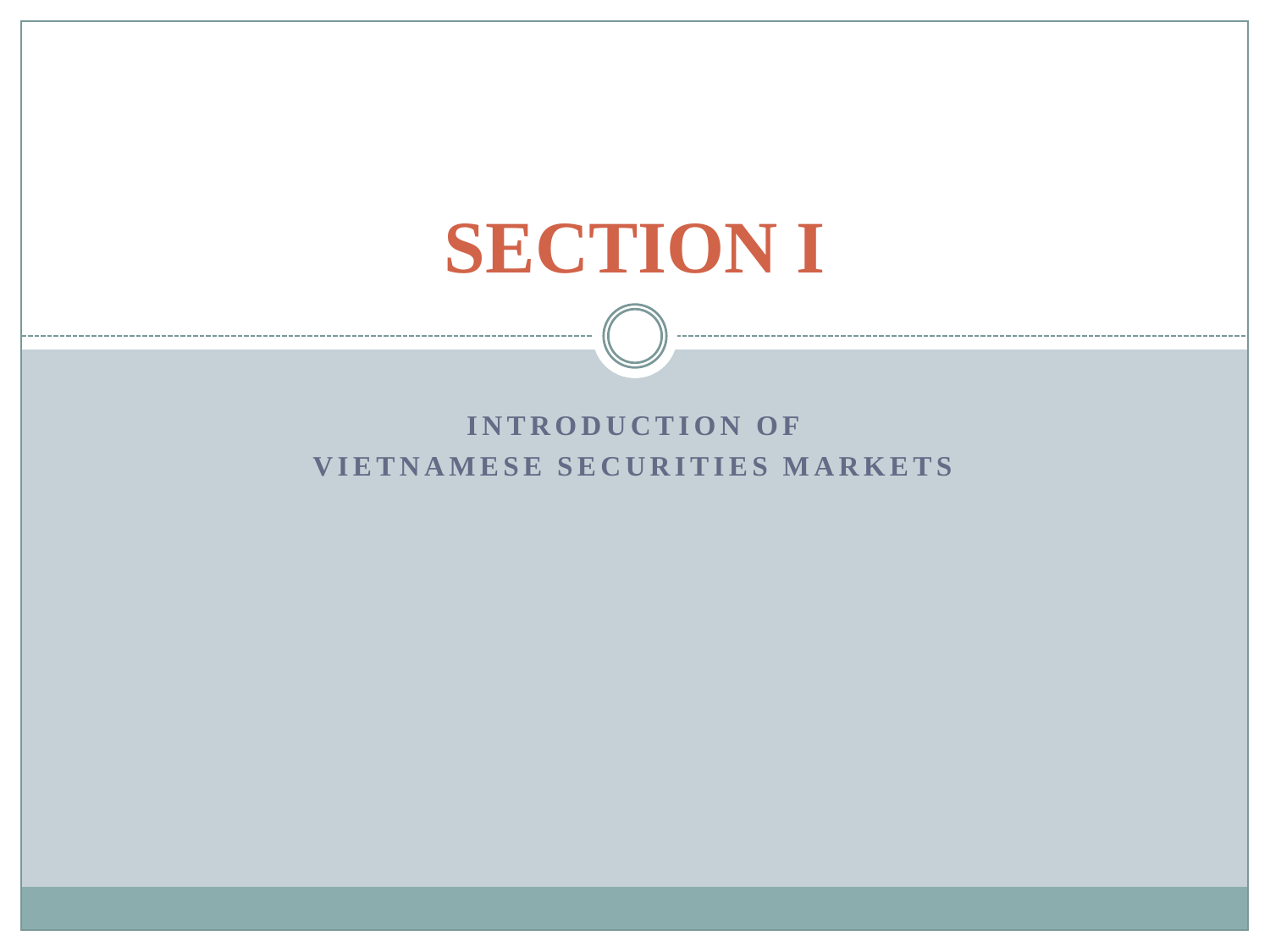# **Establishment of the market**

- Establishment of the State Securities Commission
	- the regulator over the securities market (in 1997)
- Launching the operations of the Ho chi minh City Stock Exchange in July 2000;
- Launching the operations of Hanoi Stock Exchange in March 2005.
	- Officially launching the operations of Vietnam securities depository center in May 2006.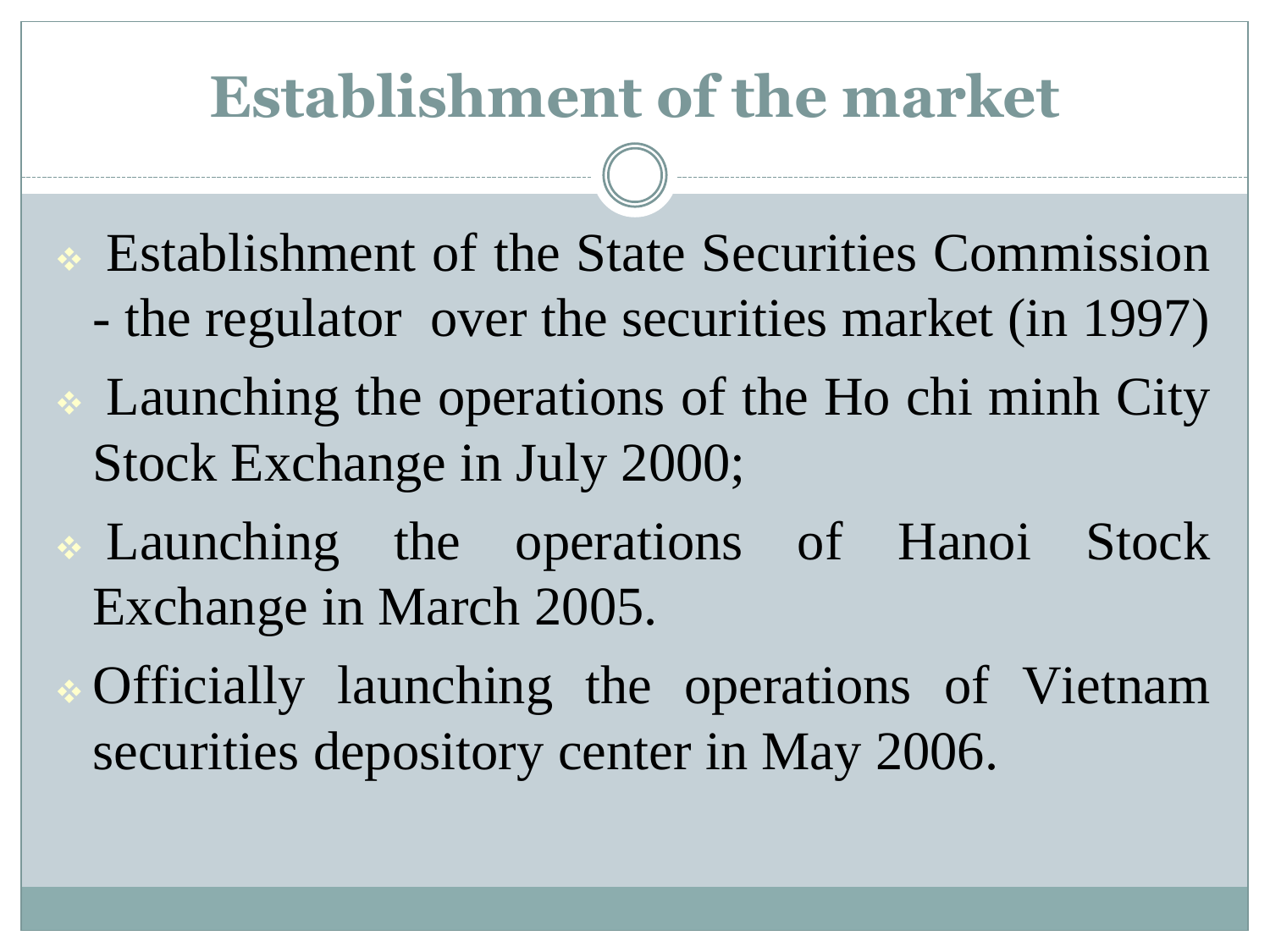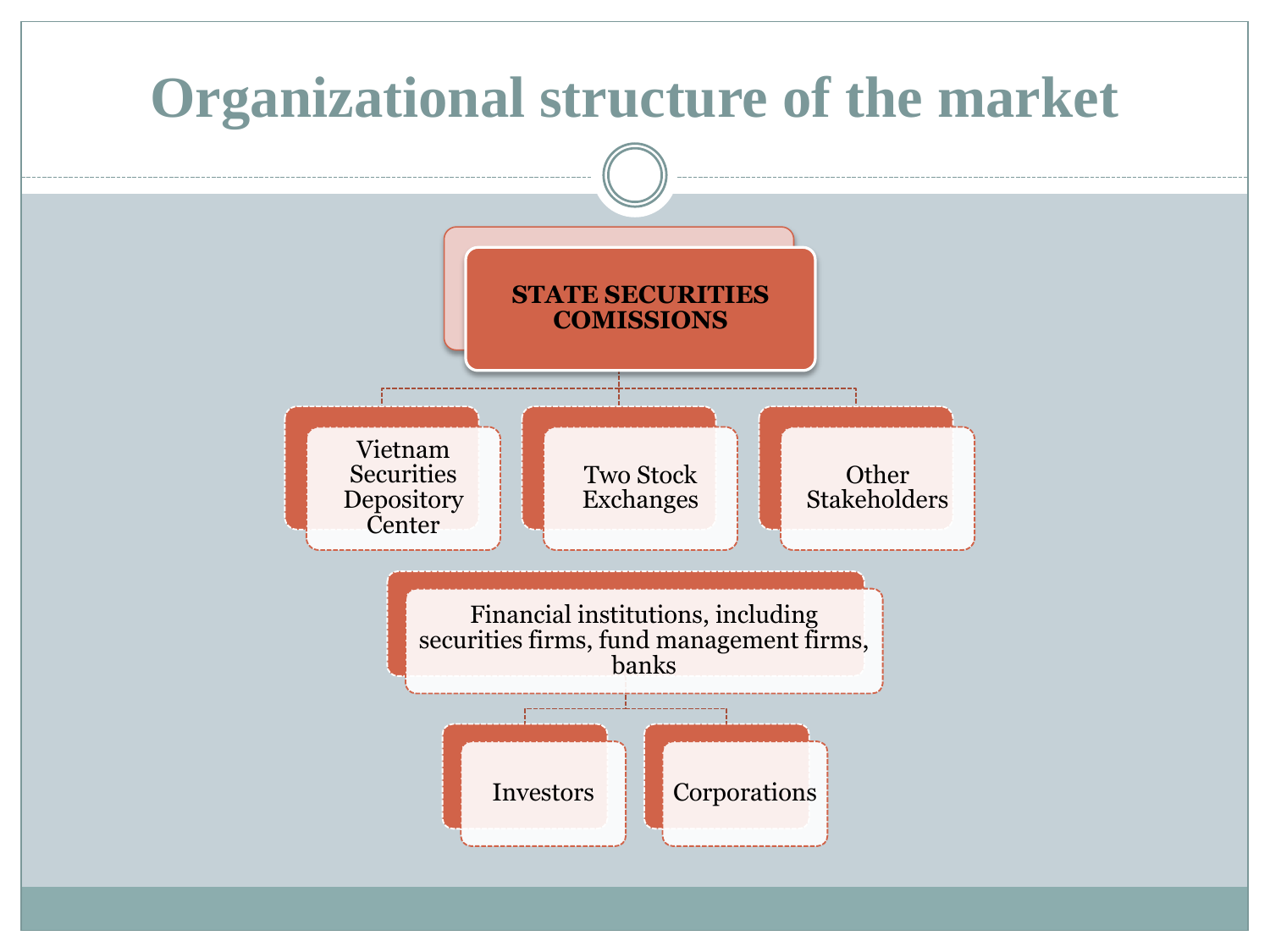

*Source: David White and of the SSC from its website*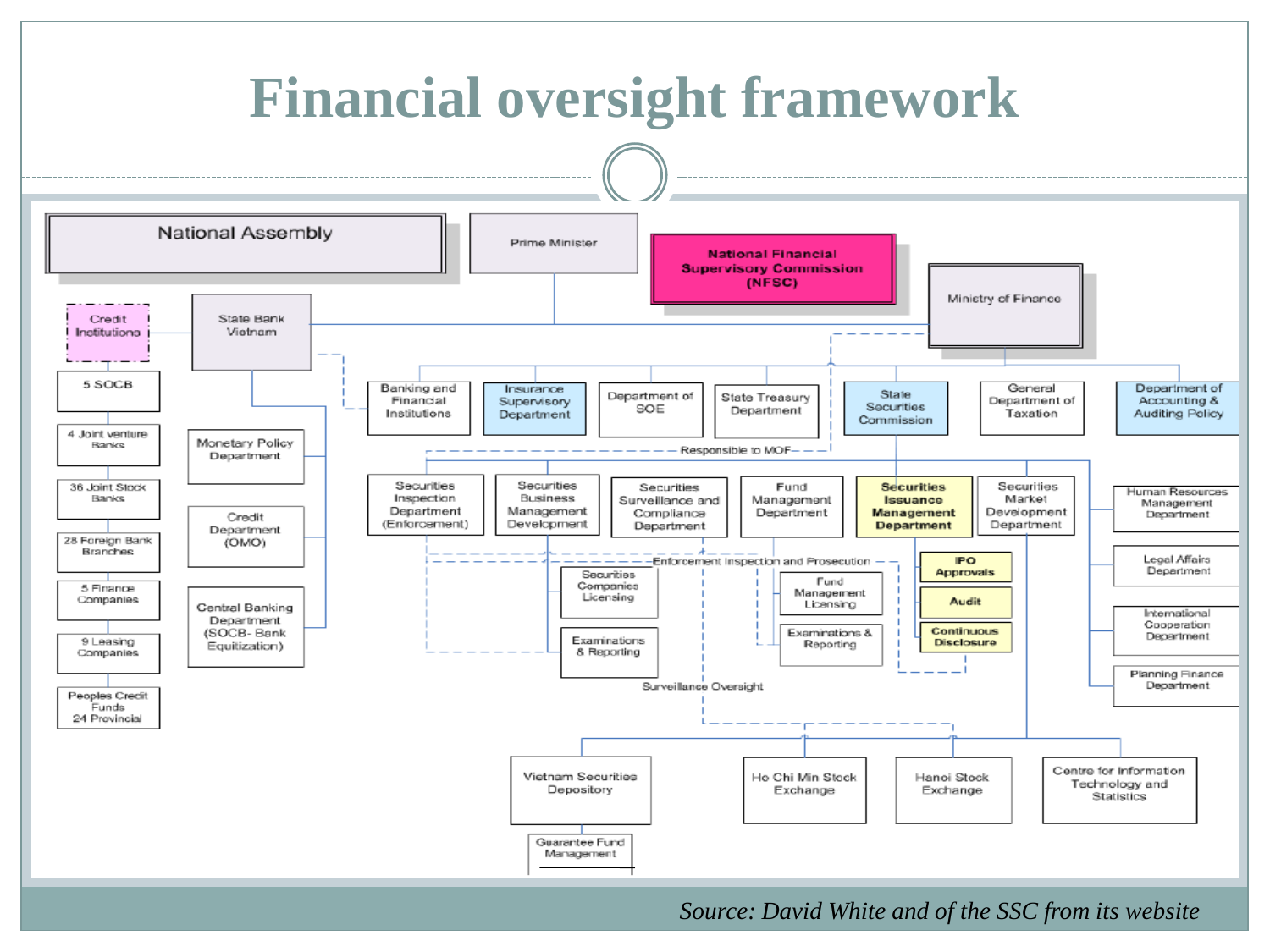# Law and Regulations

- Securities Law (2006) and Law on amending some articles of Securities Law (2010);
- Decree 58/2012 / ND-CP of the Government on detailing and guiding the implementation of the Securities Law.
- Decree 108/2013 / ND-CP of the Government on sanctioning of administrative violations in the field of securities and securities markets.
- The Circular of the Ministry of Finance guiding the operations of the market, such as the disclosure of information, organization and operation of securities companies and organizations active fund management companies, investment funds, trading securities, custody and securities clearing.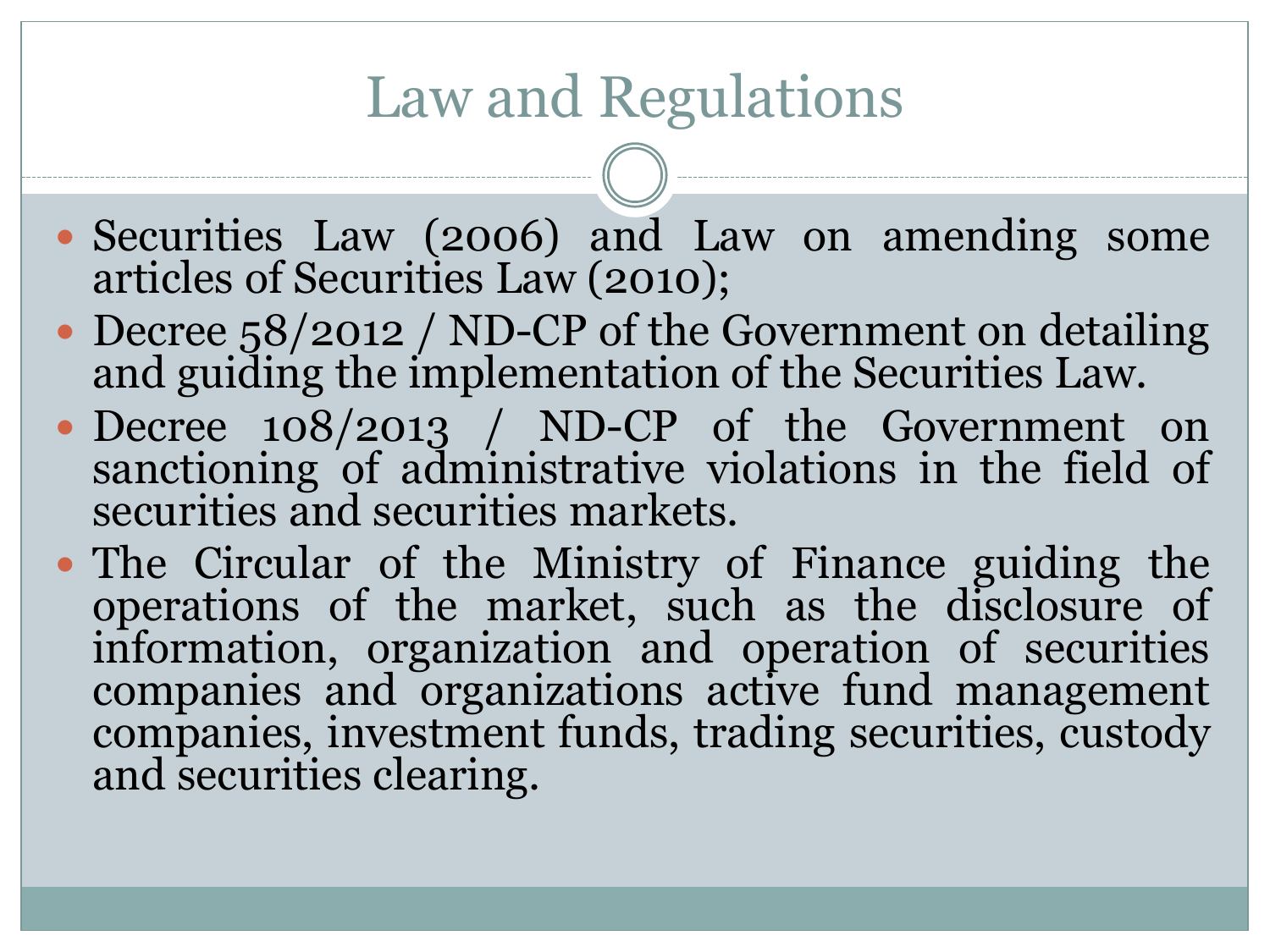### **Market index performance**

- From 2000-2005: original stage. This stage in its turn could be divided into smaller stages of 2000-2003 and 2003-2005
	- *2000-2003: meteoric stage. From initial 100 points the index leaped up to 570 points in mid June 2001 but quickly fell to 200 points in early 2002 and bottomed at 130 point in April 2003*
	- *2003-2005: frozen stage. very low liquidity in terms of stocks but better liquidity in terms of bonds.*
- From 2005-2007: enormous and rapid growth
- From 2007-2009: bubble burst.
- From 2009-present: unstable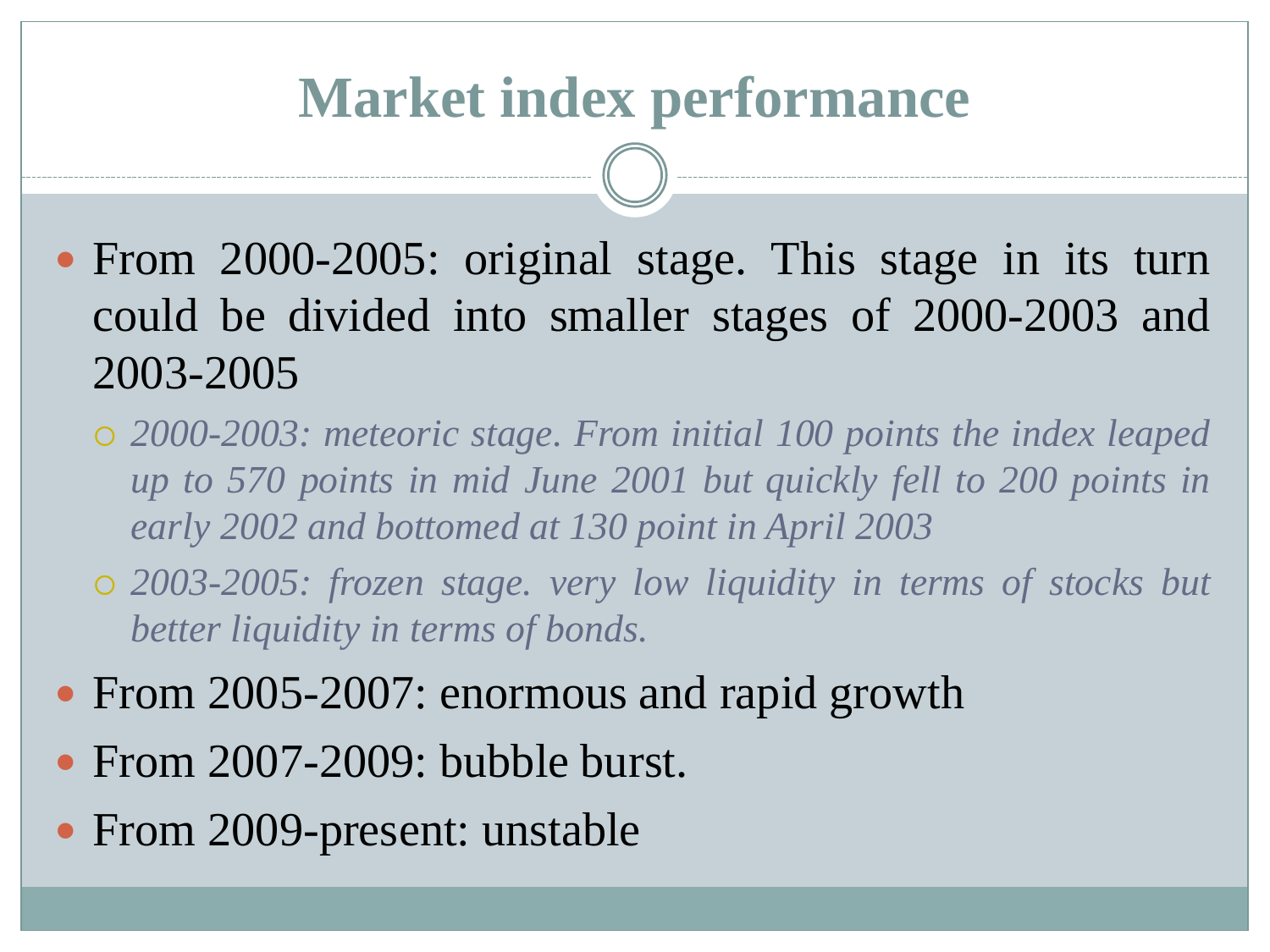

 *Source: HCM Stock Exchange*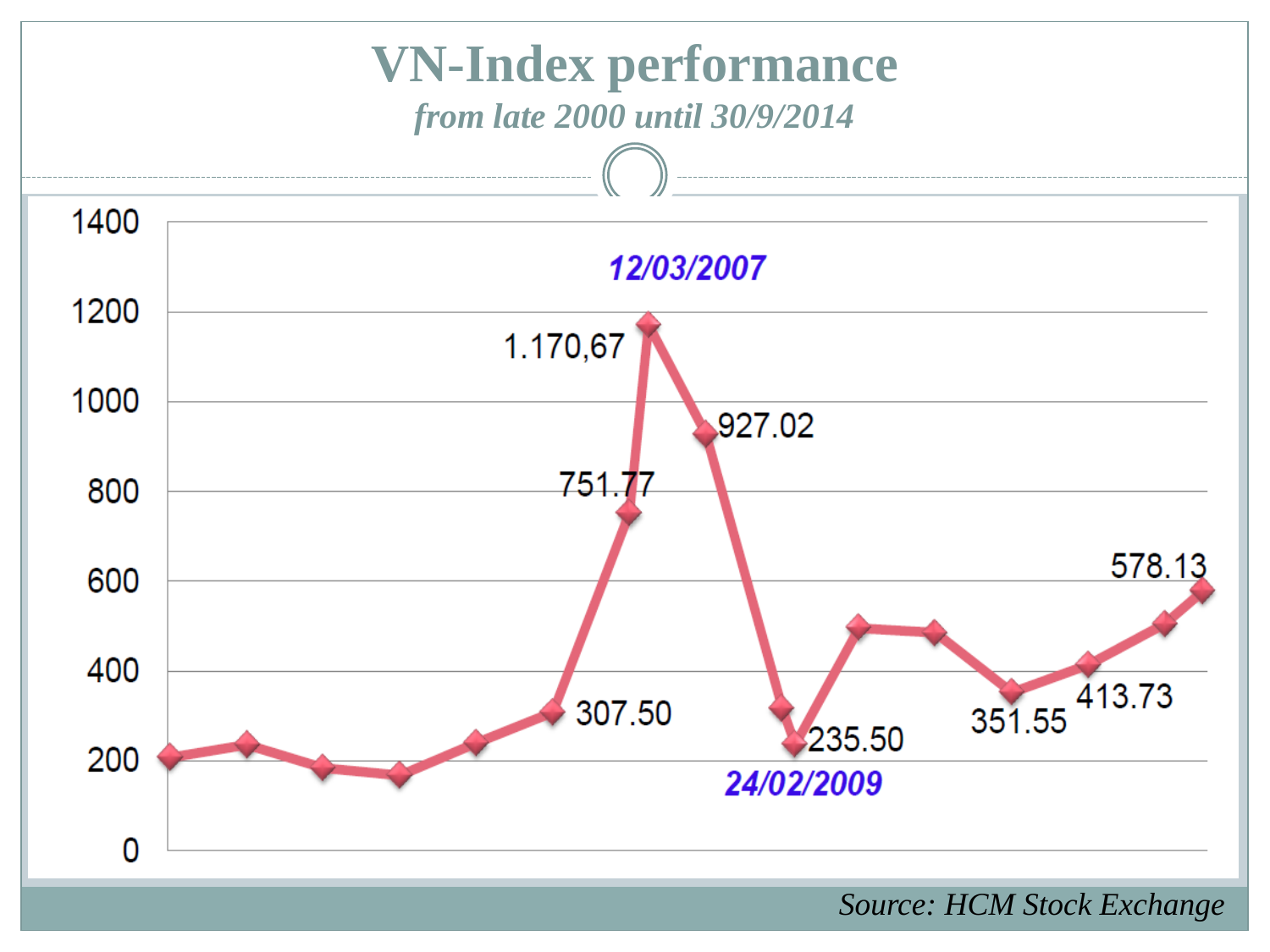- **Time:** Everyday weekdays (from 9h00 to 14h45);
- **Trading system:** Continuous and periodical order matching;
- **Trading priorities:** price and time;
- **Daily Price limit:**  $\pm$  7% for HOSE and  $\pm$  10% for HNX
- **Types of order:** ATO (at the opening), ATC (at the closing), MO (market order) and limit-order
- **Settlement cycle:** T + 3.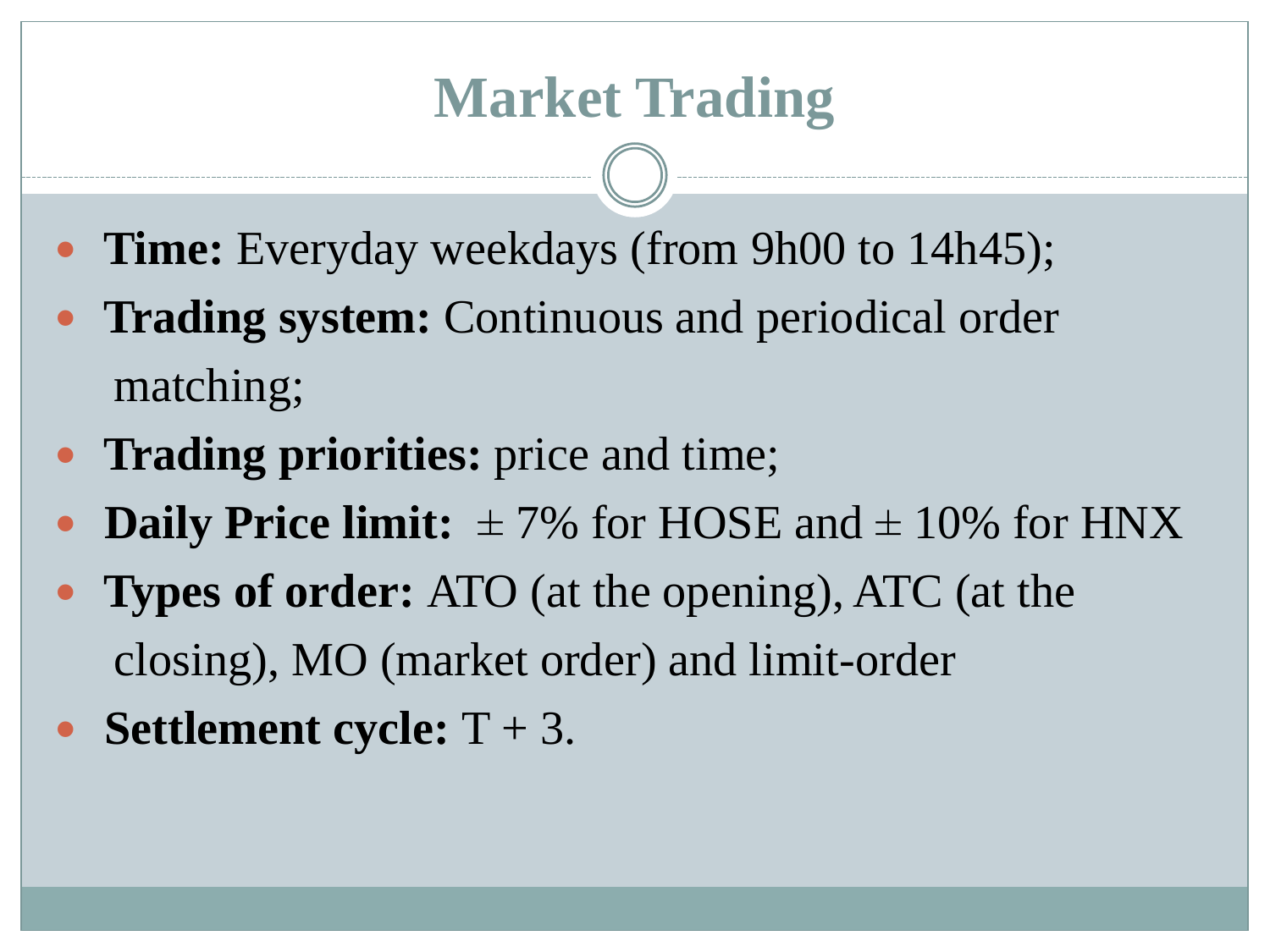- The two exchanges are not fully self-regulated as they are still under management of Ministry of Finance and State Securities Commission.
- Cross-listing between the two is not allowed.
- Margin trading is allowed while Short-selling is not.
- Ho chi minh stock exchange (HSX) is a trading platform for relatively large corporations' stock and Hanoi stock exchange (HNX) is for relatively SMEs' stocks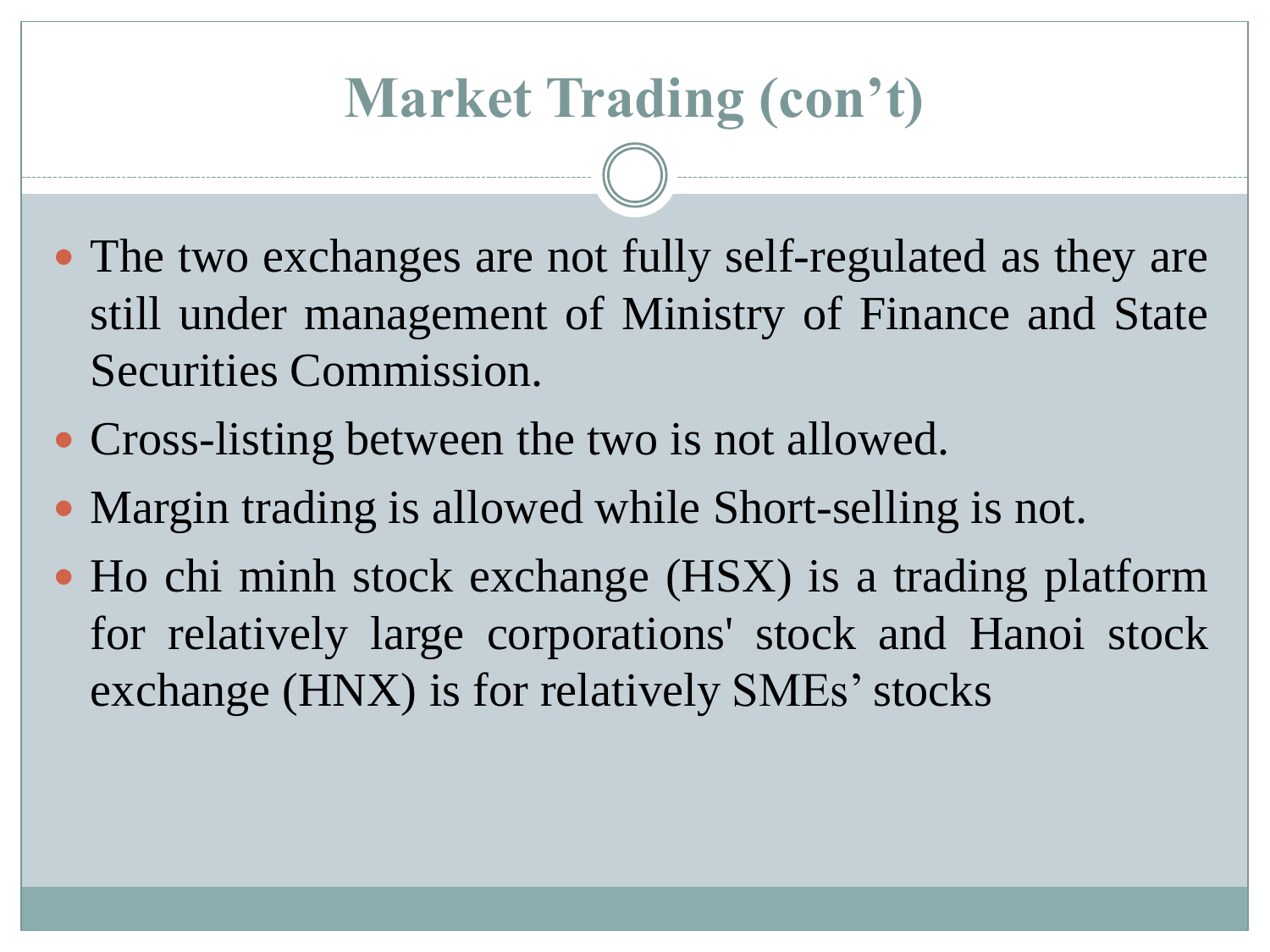# **Market Size**

 **Becoming the important capital mobilization channel for the economy**

o Mobilized VND1,000,000 trillion ( $\approx$  USD47.6 billion) for the Government; mobilized VND 700 trillion ( $\approx$  USD 33.3 billion) for the enterprises via auctions for equitization and issuing shares, fund units

**Growing Size and liquidity of the centralized securities market:**

- <sup>o</sup> 663 companies, fund units listed at 2 stock exchanges (as of July 2014)
- <sup>o</sup> 574 kinds of bonds listed (as of July 2014)
- Market capitalization reach  $\sim$ 33%GDP (as of July 2014)
- <sup>o</sup> Listed value: USD 55.2 billion (as of July 2014)
- <sup>o</sup> Trading value/session: USD226 million (as of July 2014)
- <sup>o</sup> (Shares + fund units: ≈USD 124.1 million; bonds: ≈ USD102M)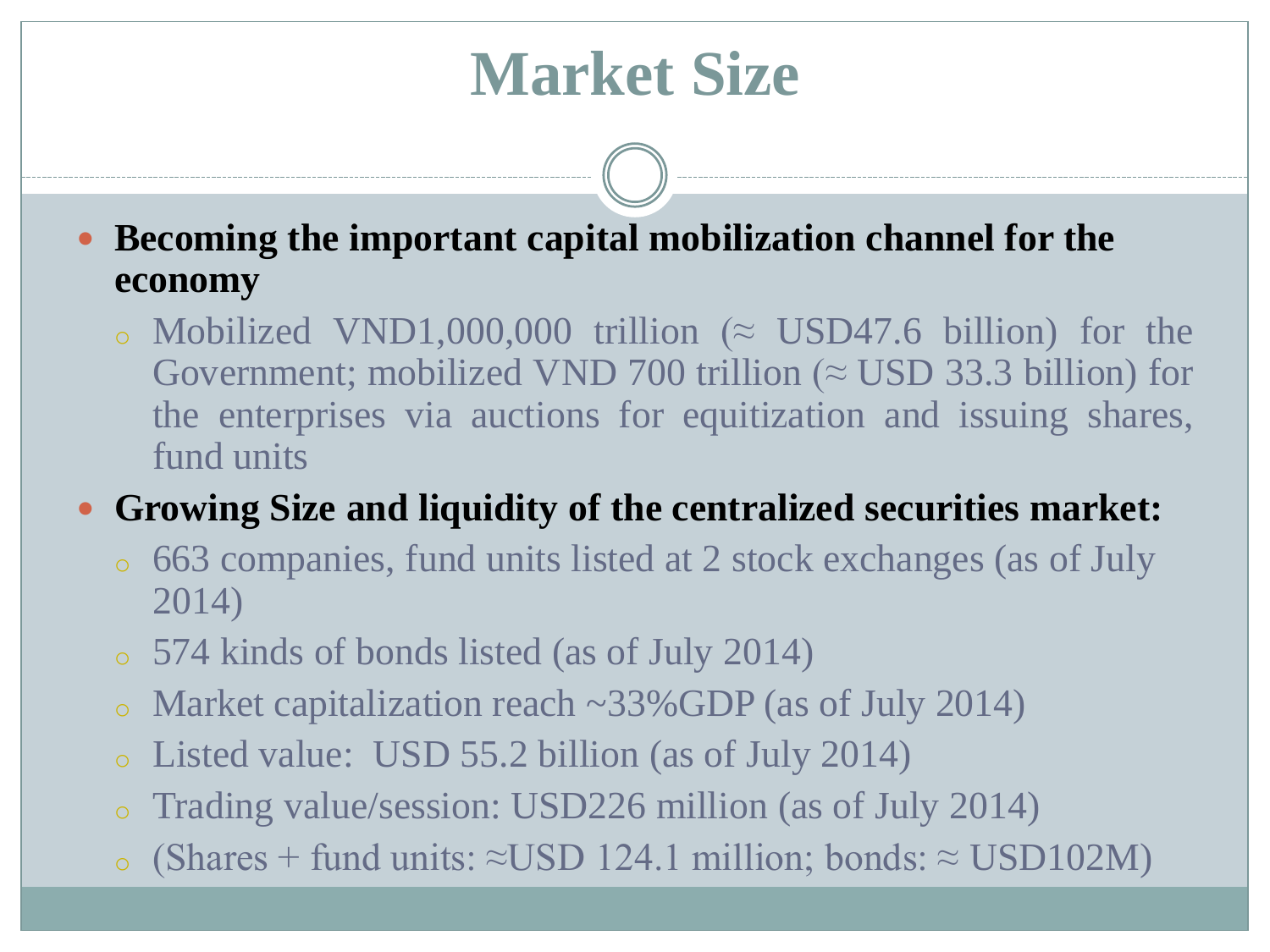#### *NUMBER OF LISTED COMPANIES*



*By the end of 2013: 301 listed companies on HSX and 377 listed companies on HNX, in total of 678 listed companies compared to 704 companies in 2012*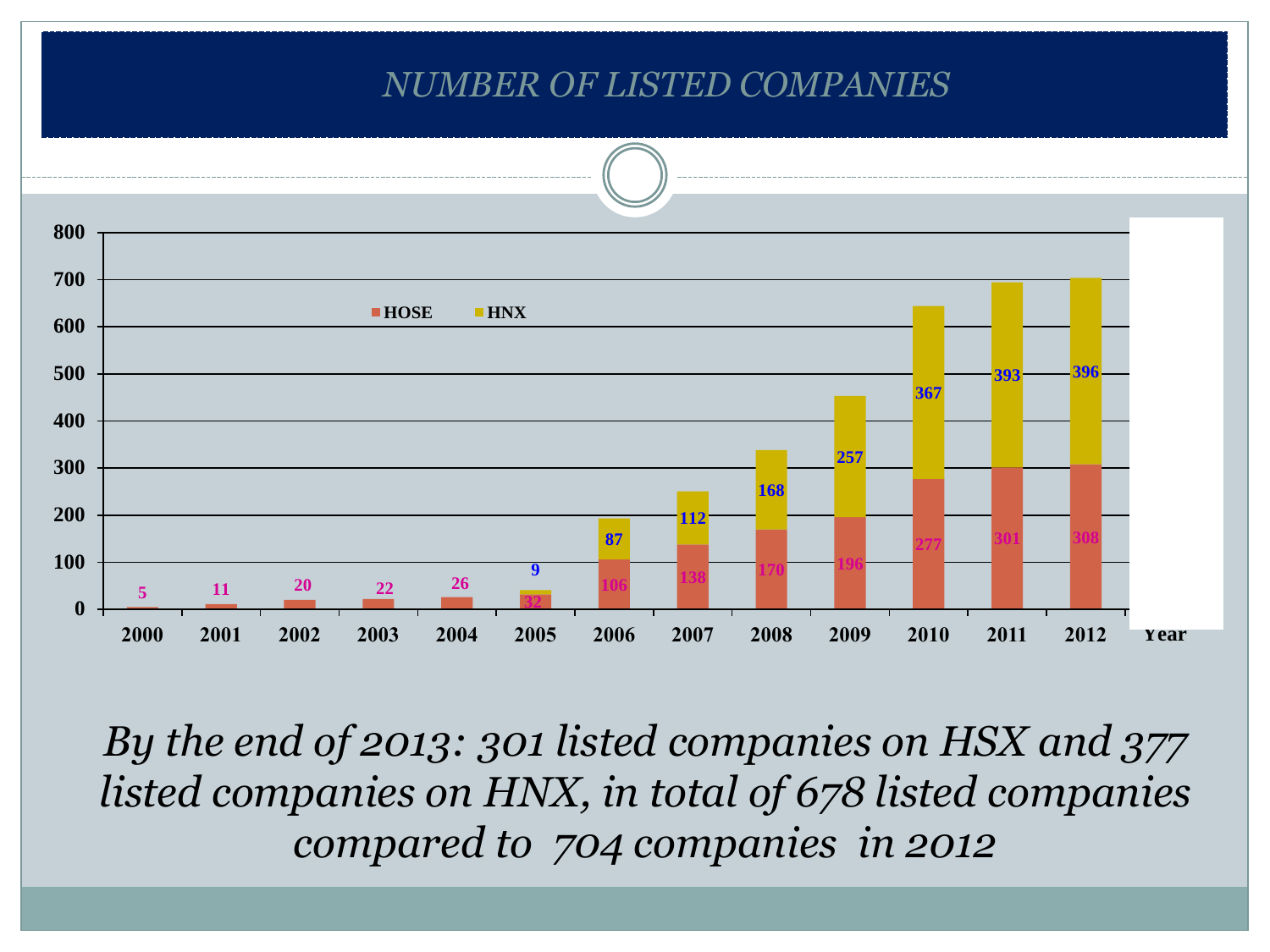#### *MARKET CAPITALIZATION*



Total market capitalization reached VND 949 billion (approximate USD 38.2 billion), accounting for nearly 30% of GDP in 2013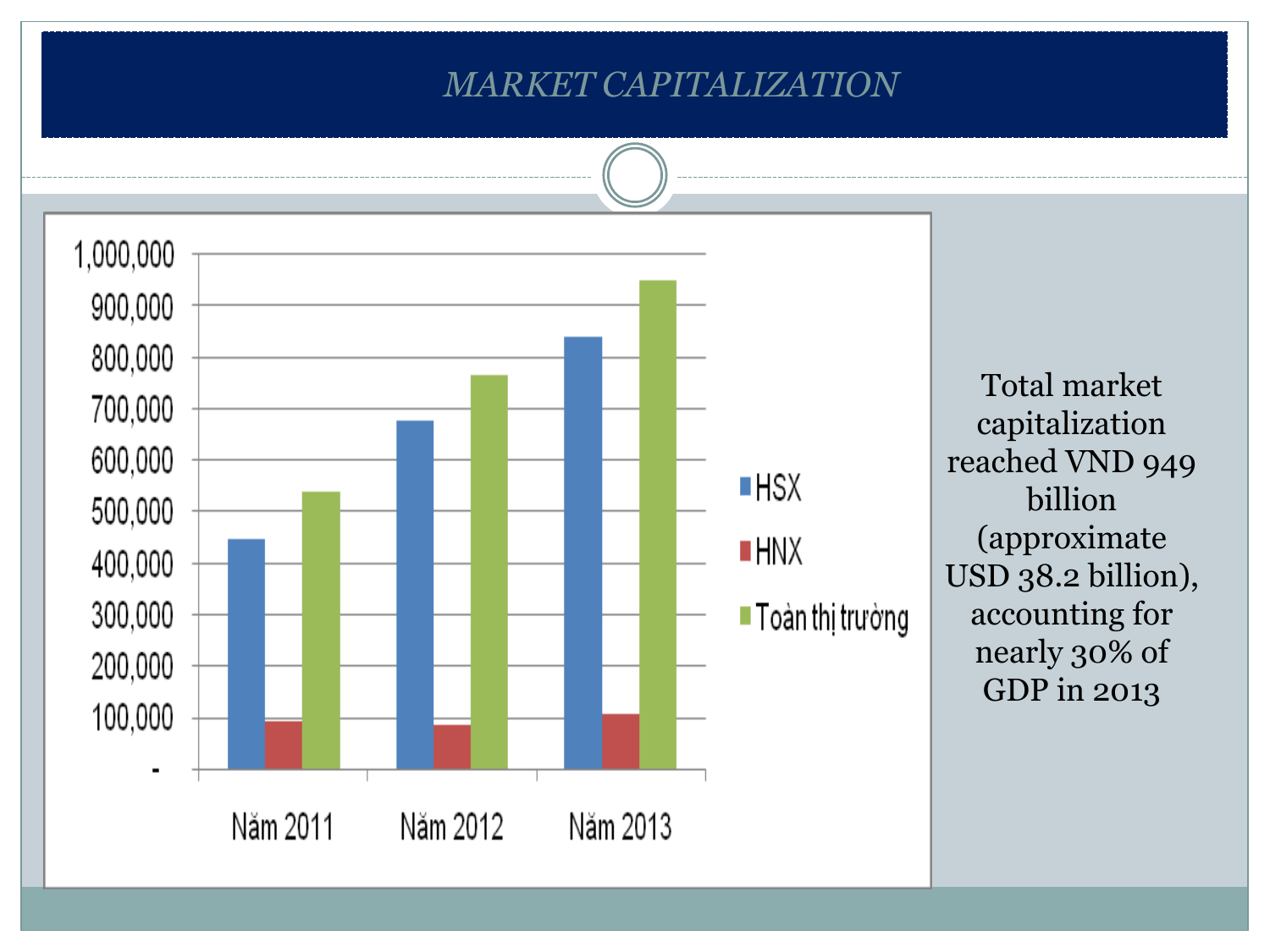# **Market Intermediaries**

- 91 Securities firms. Most of them are members of exchanges
- 41 Fund Managers.
- Securities firms are allowed to provide all or one of the businesses of financial advisory services, brokerage, proprietary trading, underwriting
- Legal capital for each of the businesses are stipulated by laws as follow
	- *Financial advisory services: VND 10 bill (500.000 USD)*
	- *Brokerage: VND 25 bill (1.200.000 USD)*
	- *Proprietary trading: VND 100 bill (5.000.000 USD)*
	- *Underwriting: VND 165 bill (7.800.000 USD)*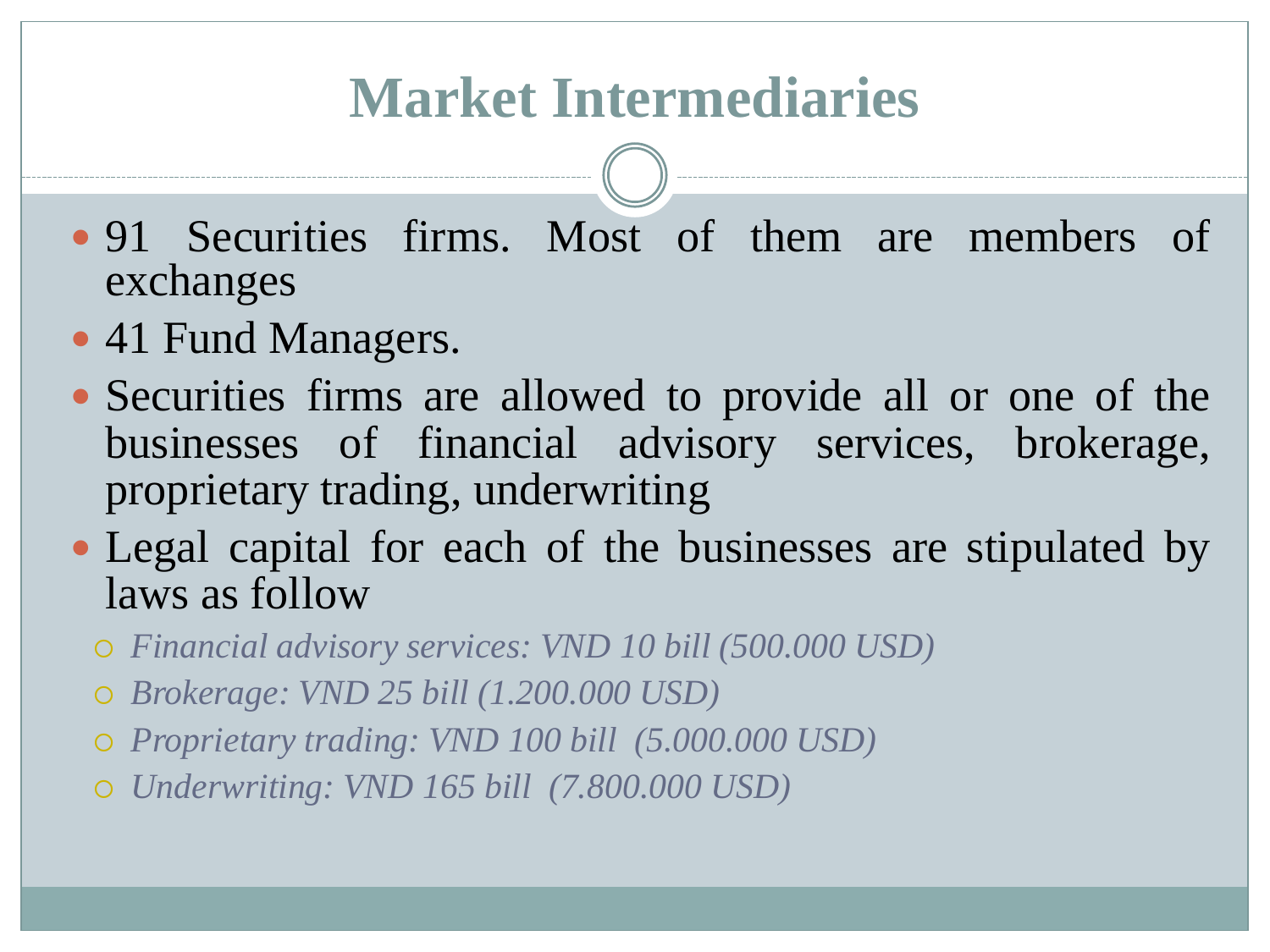

*Number of investor accounts opened with securities firms*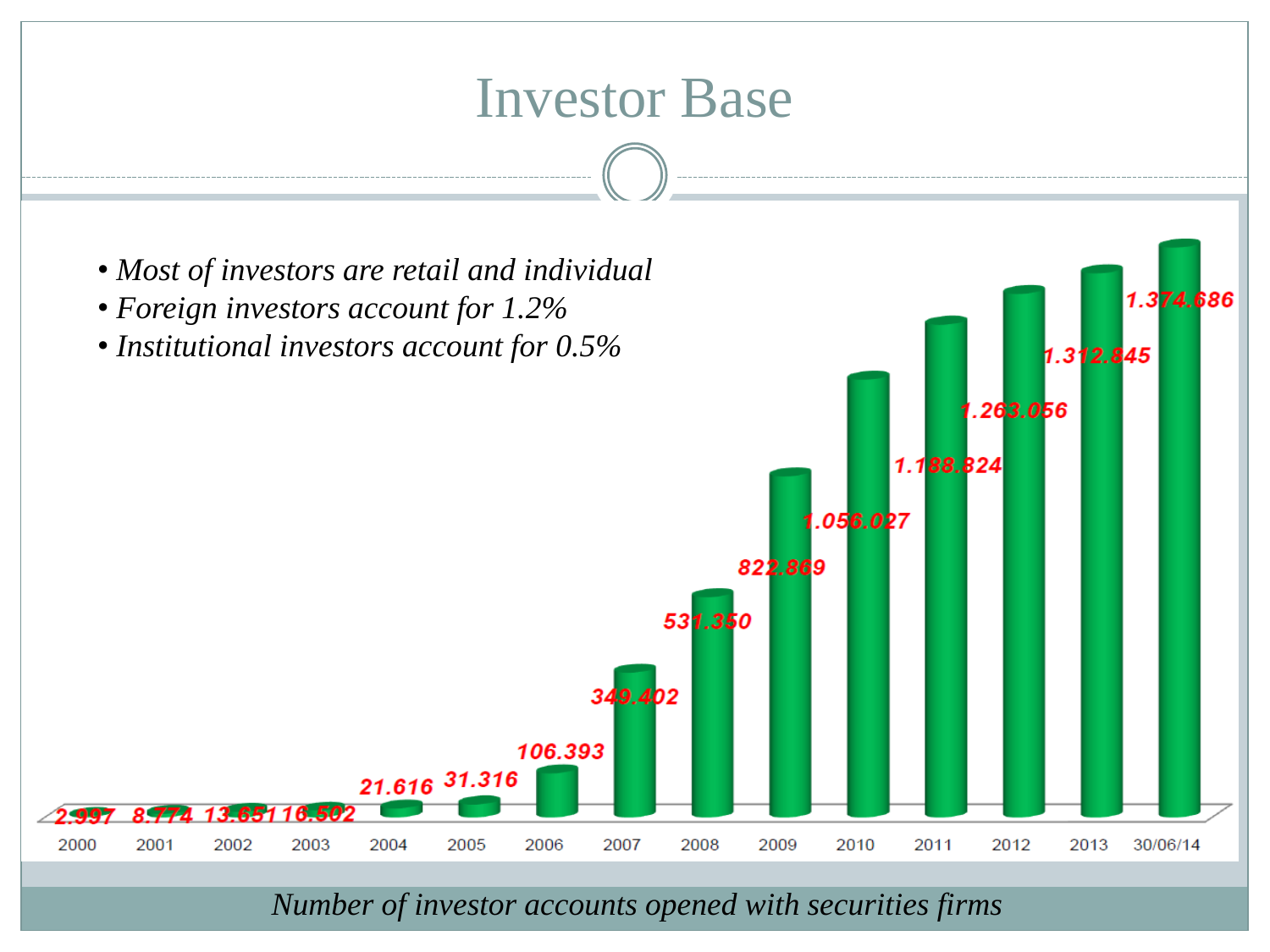# **SECTION II**

#### **CHALLENGES AND SOLUTIONS**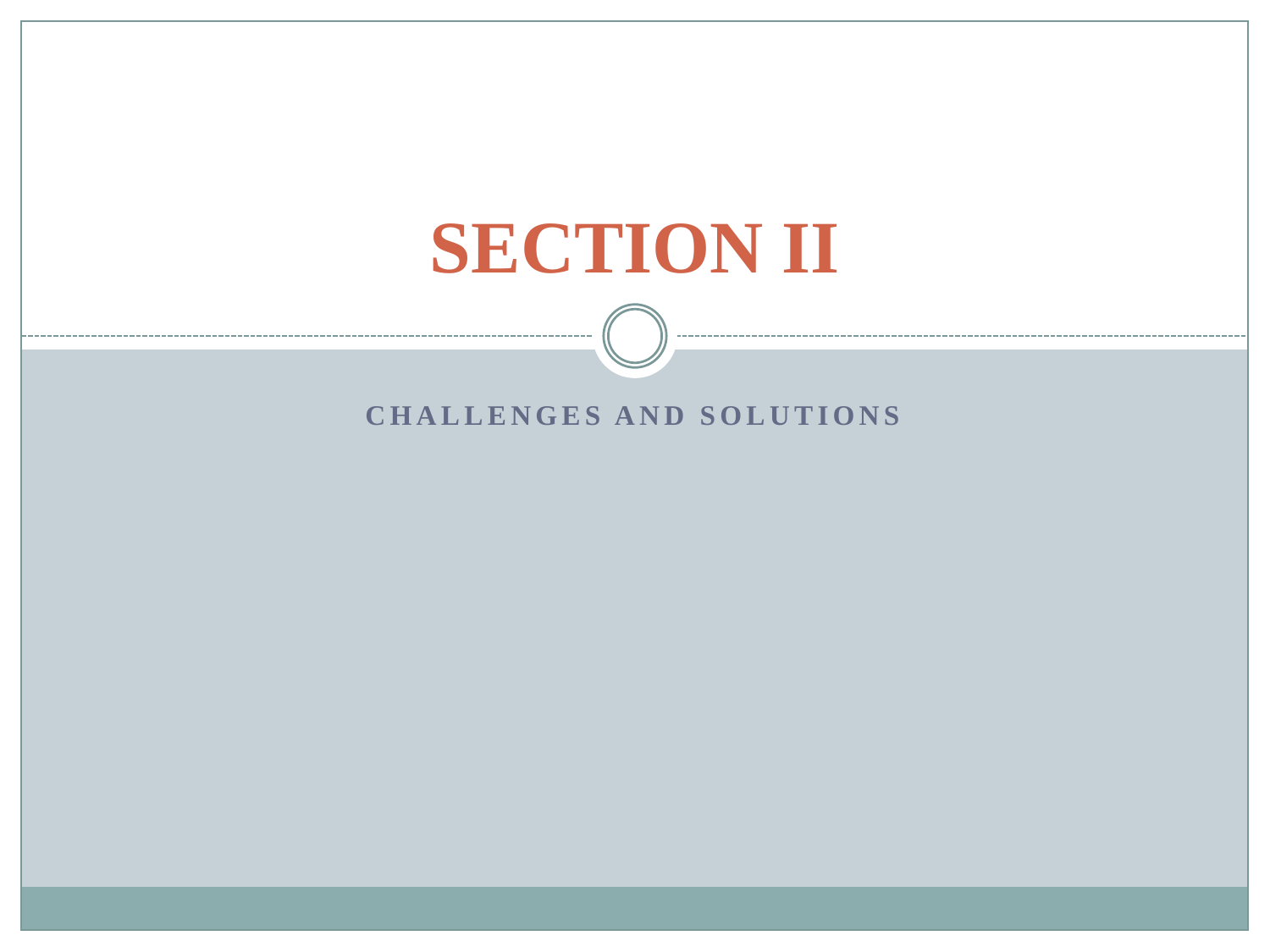## **Challenges**

- The equity market is characterized by a large number of listed companies with low average capitalization
- While the equity market has so far served as a conduit for "equitization", it has the potential to play a much more meaningful role
- There are many rooms for improvement of financial intermediaries in the situation of mismatch between quantity and quality.
- The need of consolidating the investor base.
- The small mutual fund industry shows promising prospects for growth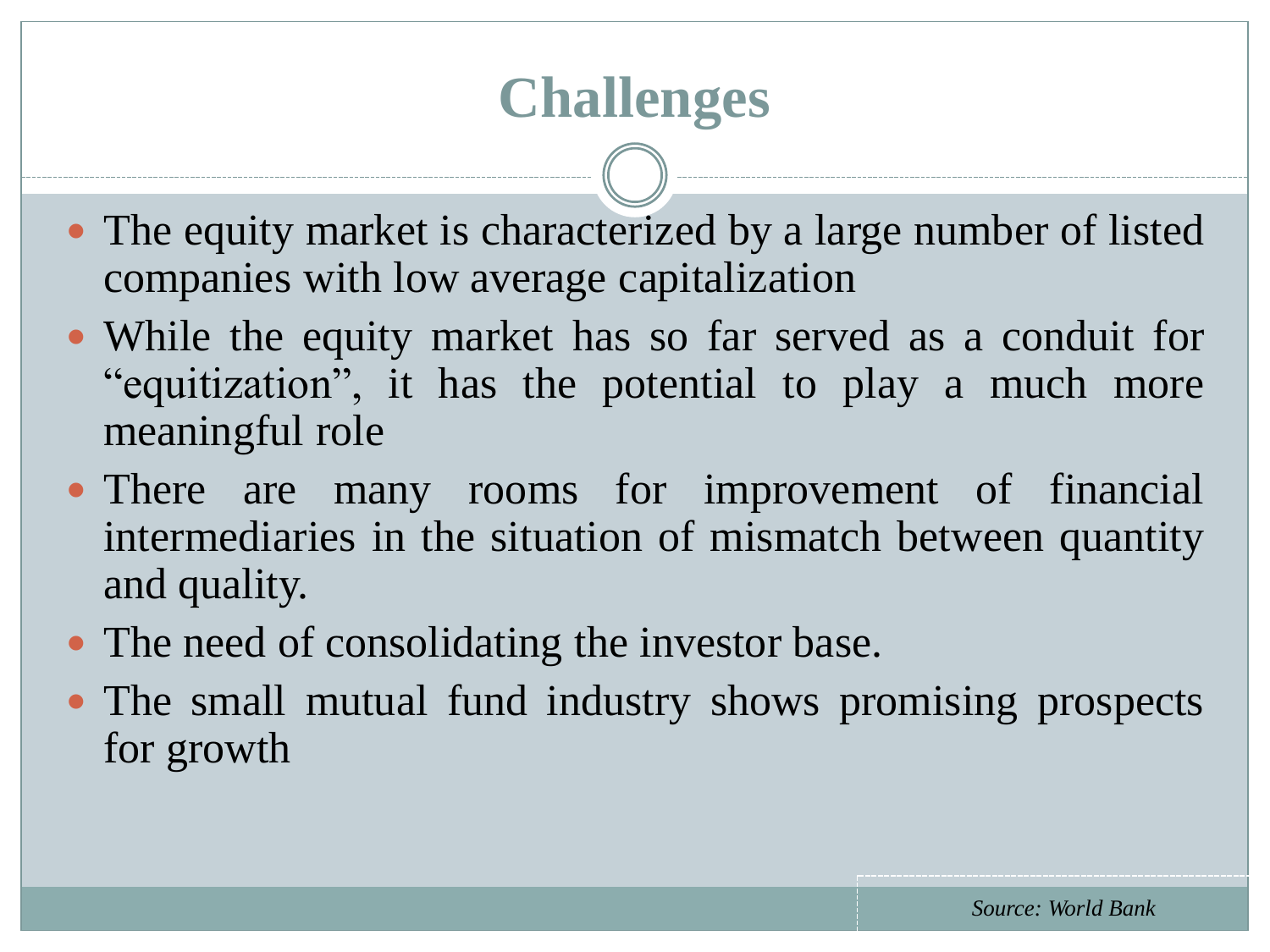# **Solutions**

#### **Listed stocks**

- **Q** Promoting the process of equitizing enterprises linked with the listing on stock markets
- Improved corporate governance, transparency and information disclosure toward international standard.

#### **Investor base**

- **□** Luring foreign investors
- Introducing open-ended funds, ETFs, REITs

#### **Securities Companies**

**□** Consolidating, improving risk management and compliance.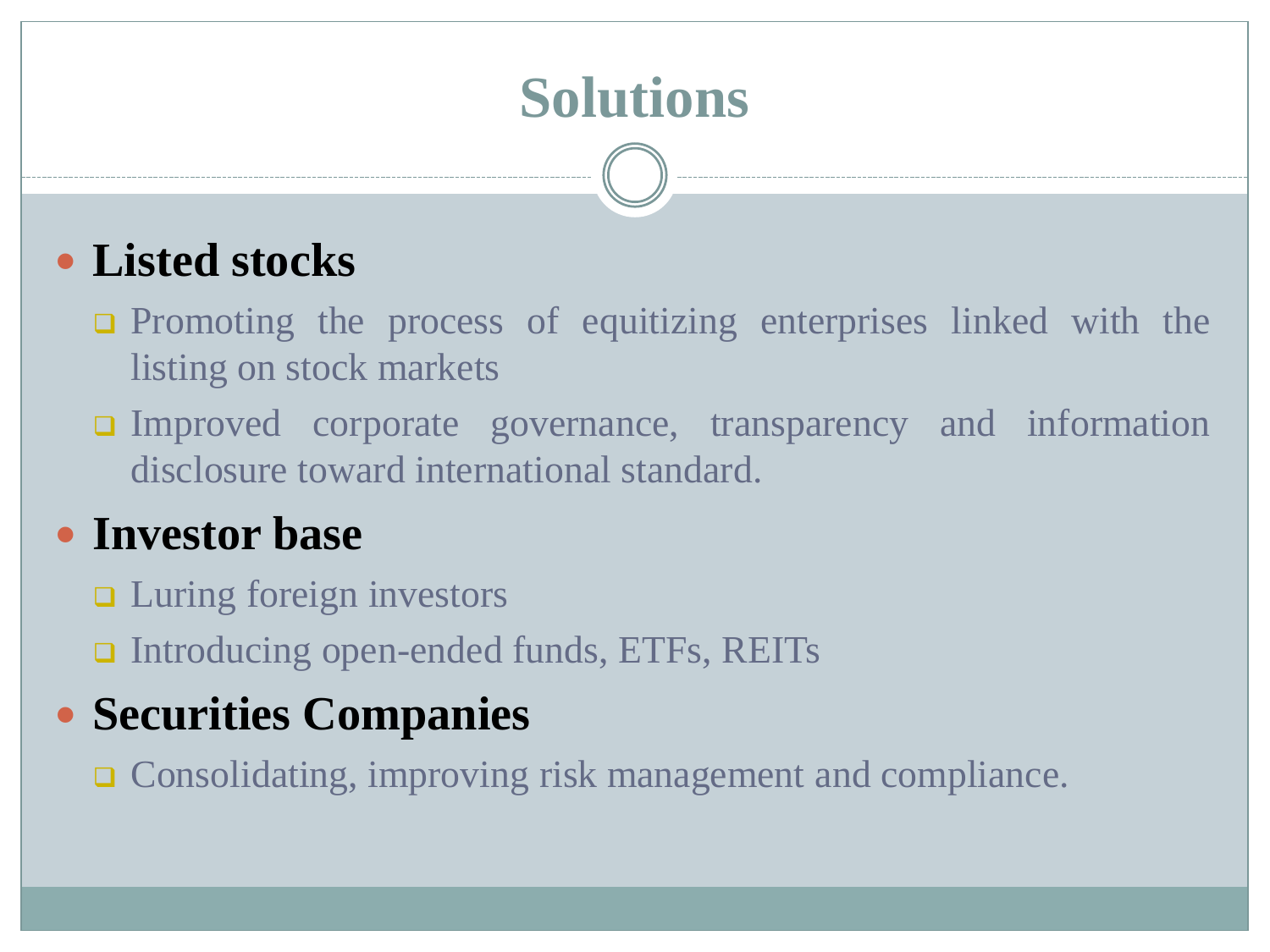# **SECTION III**

#### **NOTES ON OTHER ISSUES**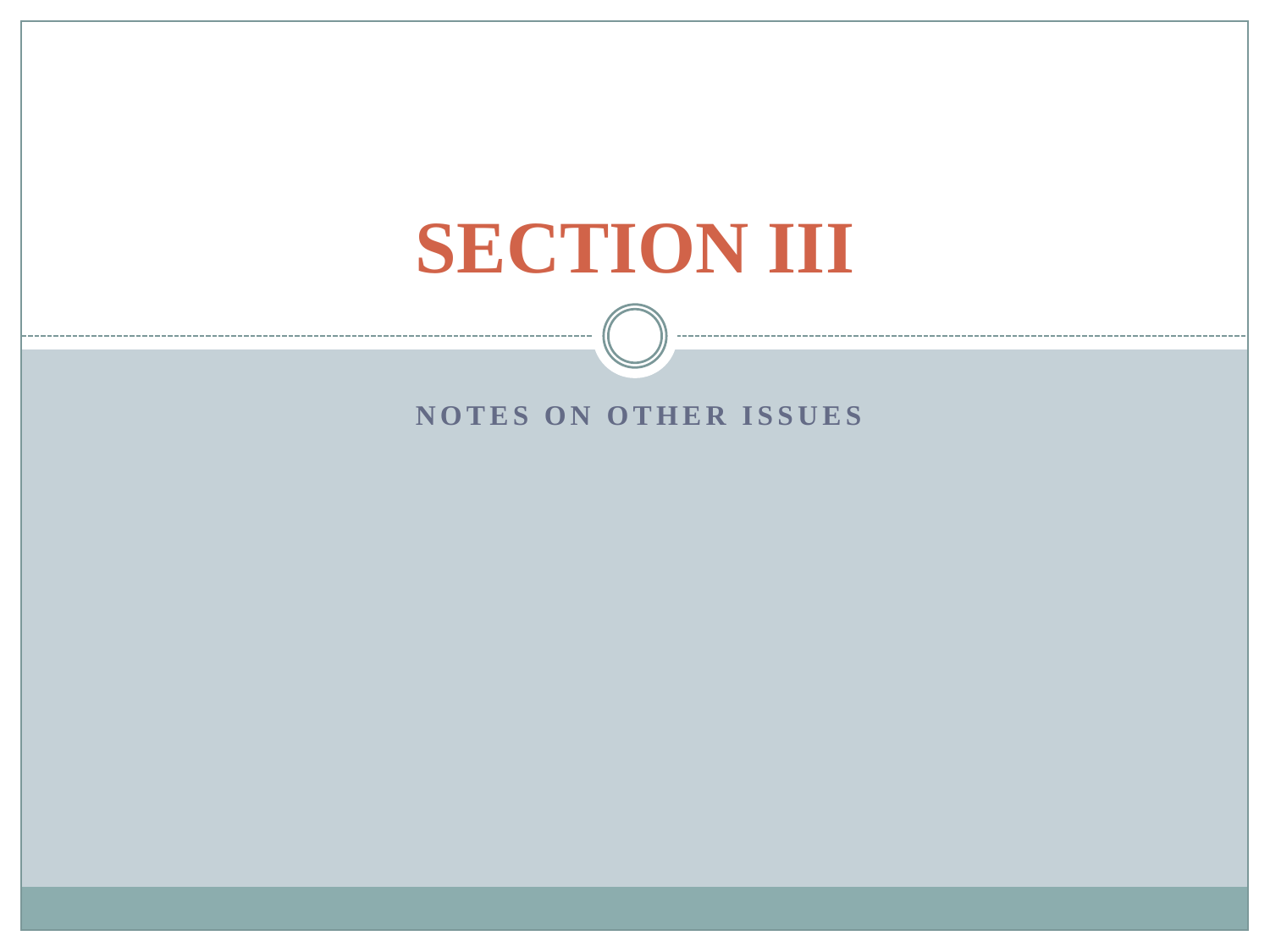# **Equitization process**

#### **Problems:**

- Complicated Valuation: valuation business advantage i.e. geographic location, brand name, potential for development
- $\Box$  Lack of motivation, low incentives: transparency = accountability = less job security
- **D** Divestment above book value

#### **Speeding Up The Process**

- □ 2011 Decree 59: Allow select strategic partner before or after IPO; Eliminate need to value geographic advantage
- □ 2013 Decree 189: Clarification of land valuation guidelines; State audit required only for state economic group; Extend validity of valuation to 18 months from 12 months; Compulsory progress report (accountability)

□ 2014 Resolution 15: Accountability for delay; Allow divestment below book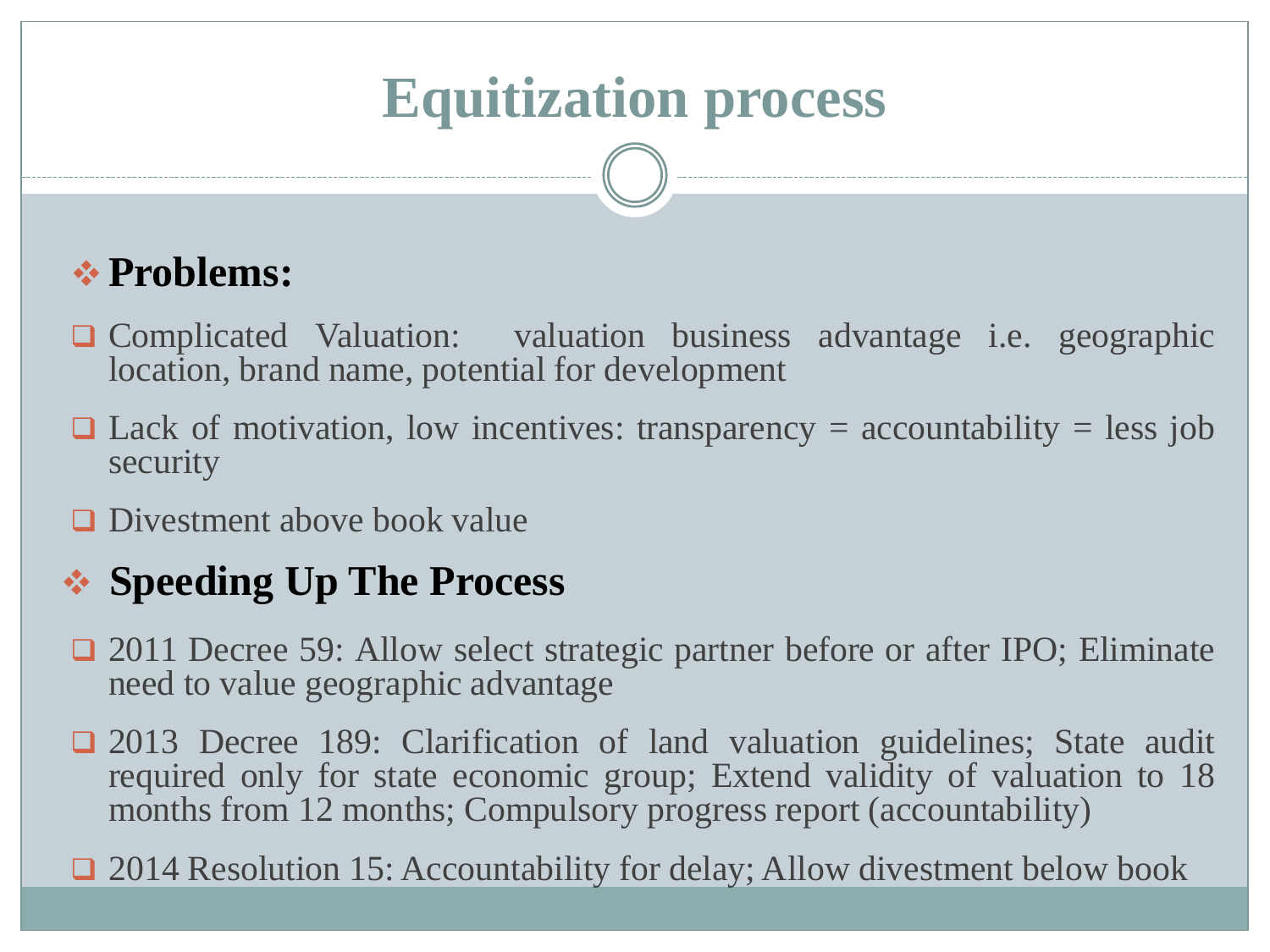## **Foreign ownership limits**

- FOLs are 49% on listed companies, except banks, which are 30%
- Foreign investors are allow to own 100% securities companies.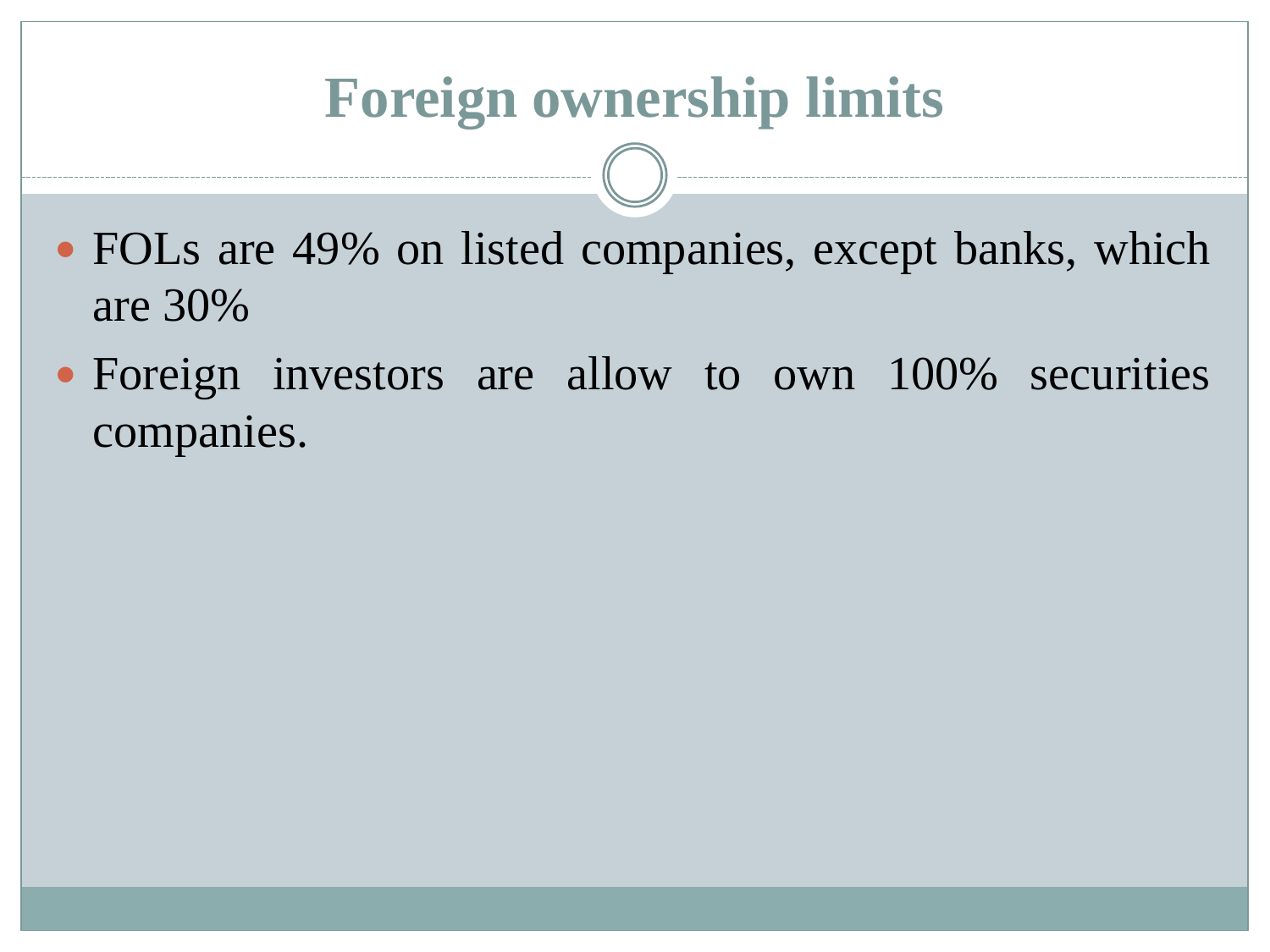# **Policy Outlook**

#### **New investment products**:

- New stock, bond indexes, and ETFs
- Developing regulatory and infrastructure for derivative market to introduce covered warrants, NVDR, and hedging tools
- Establishment of rating agency to develop corporate bond market
- Privatization and listing of large SOEs

#### **Developing Institutional Investors Base**

• Through new tax and fee mechanisms. Promoting the development of voluntary and compulsory pension funds.

#### **Infrastructure**:

- Merging HCMC and Hanoi stock exchanges
- Developing and deploying one core system for the whole stock market.